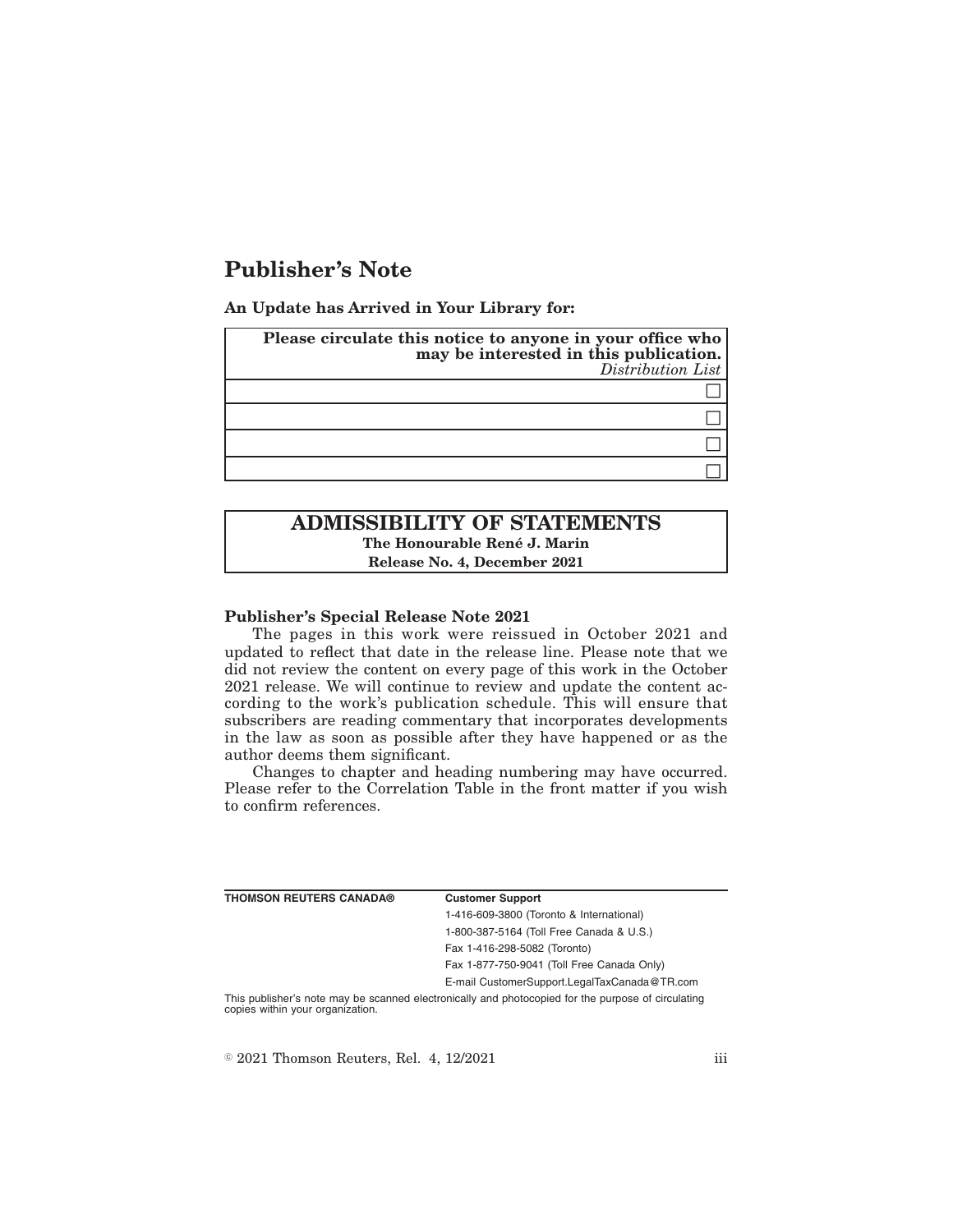#### **What's New in this Update:**

This release updates Chapters 2 (Taking A Statement), 5 (The Right to retain and Instruct Counsel), 6 (The Voir Dire -- Its Purpose and Need), and 10 (Problems of Evidence).

## **Highlights:**

*Bielli*

Police seizure executed in good faith.

*Abdullahi*

Police racial profiling.

*Aslami*

Judicial failure to recognize inherent fallibility of electronic messages.

*Aiken*

Judge's failure to give reason on issue of credibility.

*Haniffa*

Child luring and police entrapment.

*Ahmad*

Police entrapment in drug trafficking.

*R. v. J.K.*

31 Month delay not exceptional in certain circumstances.

Also, many other decisions of importance to the Bar and Bench.

The Honourable René J Marin CM OMM OOnt. KSTJ CD QC JD LLD (Hon.) Commander — Order of Italy Honorary Life Member — The Law Society of Ontario

## **ProView Developments**

iv